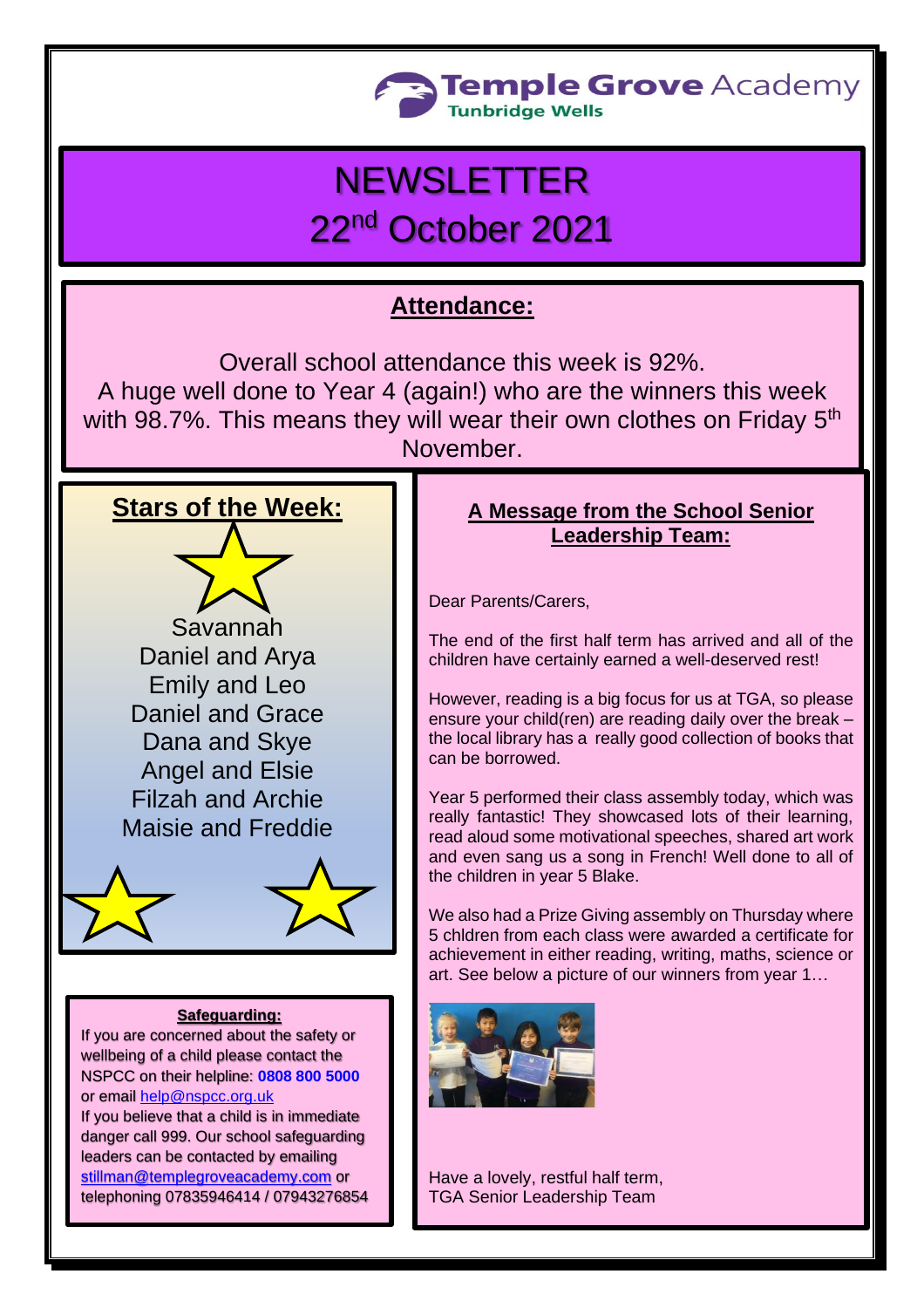# **Temple Grove** Academy

#### Drop in for parents and carers of children/young people with Autistic Spectrum Condition



(Your child/young person does not need to have a diagnosis)

These sessions will enable you to

- meet professionals who may be able to support you and your child. These may include a Specialist Teacher, a representative from the Kent Autistic Trust, a representative from IASK (Information, Advice and Support Kent), Early Help, Space 2 Be Me and other local organisations;
- ask questions and learn more about the support and information you can access through a range of services and  $\bullet$ recommended reading;
- consider your next steps;
- refreshments will be available

| <b>Town sessions</b>                                       | <b>Rural sessions</b>                            |
|------------------------------------------------------------|--------------------------------------------------|
| Held at Sunrise Children's Centre, London Road.            | Held at Sunshine Room, Cranbrook Primary School, |
| Southborough TN4 0RJ (please wear face covering in centre) | Carriers Road, Cranbrook TN17 3JZ                |
| Tuesday 21 September 2021 - 1.00pm to 3.00pm               | Monday 15 November 2021 - 1.00pm to 3.00pm       |
| Tuesday 11 January 2022 - 1.00pm to 3.00pm                 | Monday 21 March 2022 - 1.00pm to 3.00pm          |
| Tuesday 3 May 2022 $-$ 1.00pm to 3.00pm                    | Monday 27 June 2022 – 1.00pm to 3.00pm           |

Please call Julie Goodfellow 01892 502466 or email Julie.goodfellow@stlsoutreach.org.uk if you have any queries

## **Forest School:**

Forest school we re-start the second week back after half term (8th November). There will be four sessions the first week back. Information regarding dates for classes will be sent via Parent Mail the first week after half term and added to the newsletter.

| <b>When should</b><br>my child self-<br>isolate or miss<br>school? | <b>NO</b>  | All children MUST attend school unless they are ill.<br>From 16th August 2021, children under 18 (or double-<br>vaccinated adults) do not need to self-isolate or miss school<br>if a member of their household or a contact, has Covid.<br>Instead, they will need to book a PCR test but can continue<br>coming to school so long as they have no symptoms and the<br>test result is negative. Wearing a mask on transport is<br>compulsory and in crowded places in recommended.                                                        |
|--------------------------------------------------------------------|------------|--------------------------------------------------------------------------------------------------------------------------------------------------------------------------------------------------------------------------------------------------------------------------------------------------------------------------------------------------------------------------------------------------------------------------------------------------------------------------------------------------------------------------------------------|
|                                                                    | <b>YES</b> | If your child develops Covid symptoms at home, they<br>should stay at home and should book a PCR test), NOT a<br><b>Lateral Flow test.</b><br>If your child develops Covid symptoms at school, they will<br>be sent home and you should book them a PCR test.<br>If your child tests positive for Covid, they will need to self-<br>$\bullet$<br>isolate. The rest of the household does not need to self-<br>isolate if they are under 18 or fully vaccinated $-$ but instead<br>should book a PCR test for each member of the household. |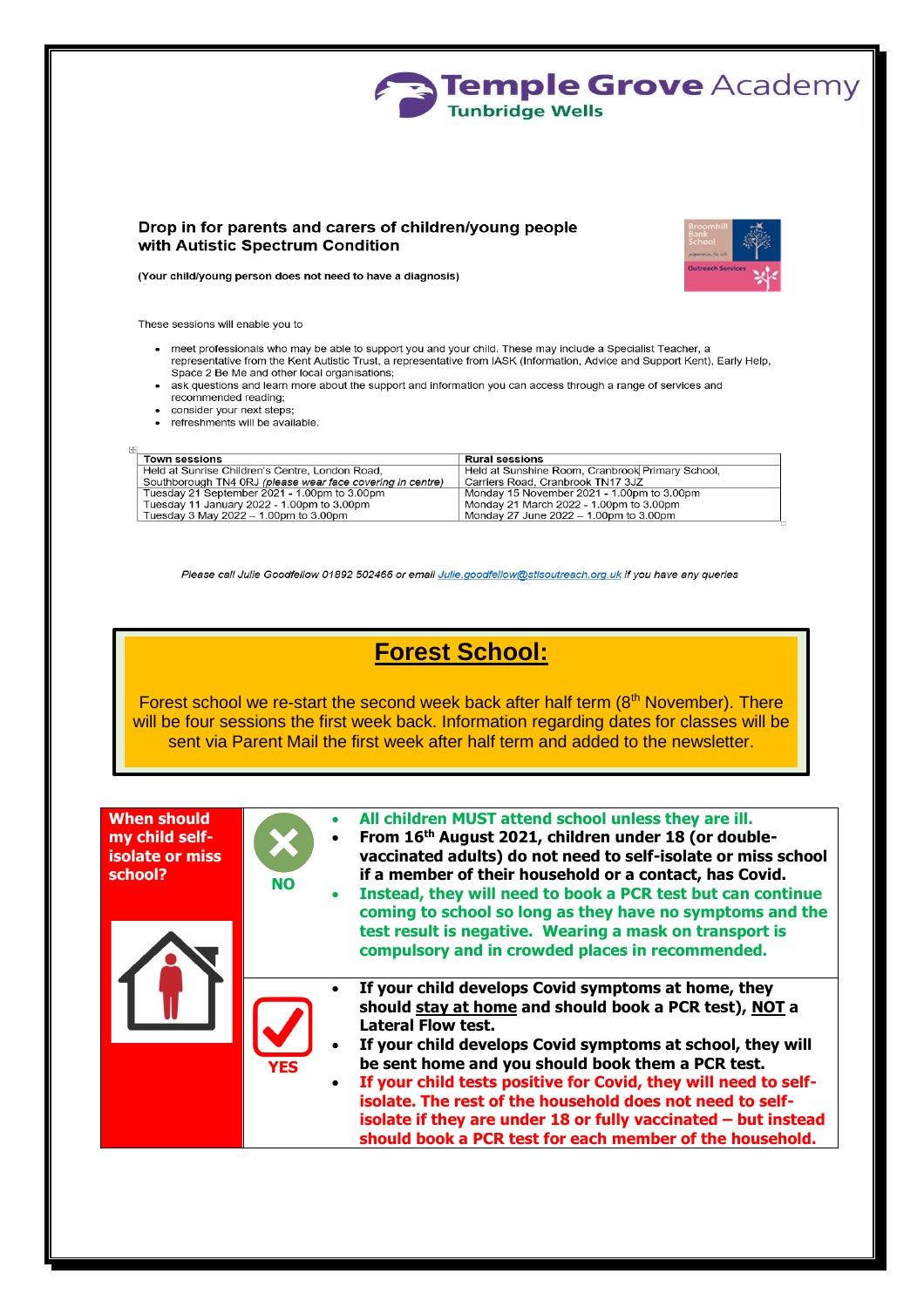

**Temple Grove Academy** 

**Tunbridge Wells** 

#### **AIM Free Tuition**

*AIM is a local charity supporting families with low incomes achieve full and fair access to grammar schools in Kent.*

*Free tuition will be offered weekly from January to September at Skinners' School in Tunbridge Wells and The Judd School in Tonbridge. Information about the AIM programme can be found at [aimkent.org.uk.](http://aimkent.org.uk/) The programme includes free weekly tutoring, holiday workshops, mock exams and enrichment activities.*

*If you know of any children in Year Five from low income families who have a good level of ability in Maths and English please encourage them to register for one of our Entrance Assessment sessions via [aimkent.](http://aimkent.com/)[org.uk.](http://org.uk/) Please book early as numbers are limited.*

#### **Tunbridge Wells Assessment Morning**

Sunday 21st November, 10am at The Skinners' School

Book via [Eventbrite](https://www.eventbrite.co.uk/e/class-of-2022-programme-assessment-tunbridge-wells-tickets-175744104347)

**Tonbridge Assessment Morning**

Sunday 28th November, 10am at The Judd School

Book via [Eventbrite](https://www.eventbrite.co.uk/e/class-of-2022-programme-assessment-tonbridge-tickets-175777664727)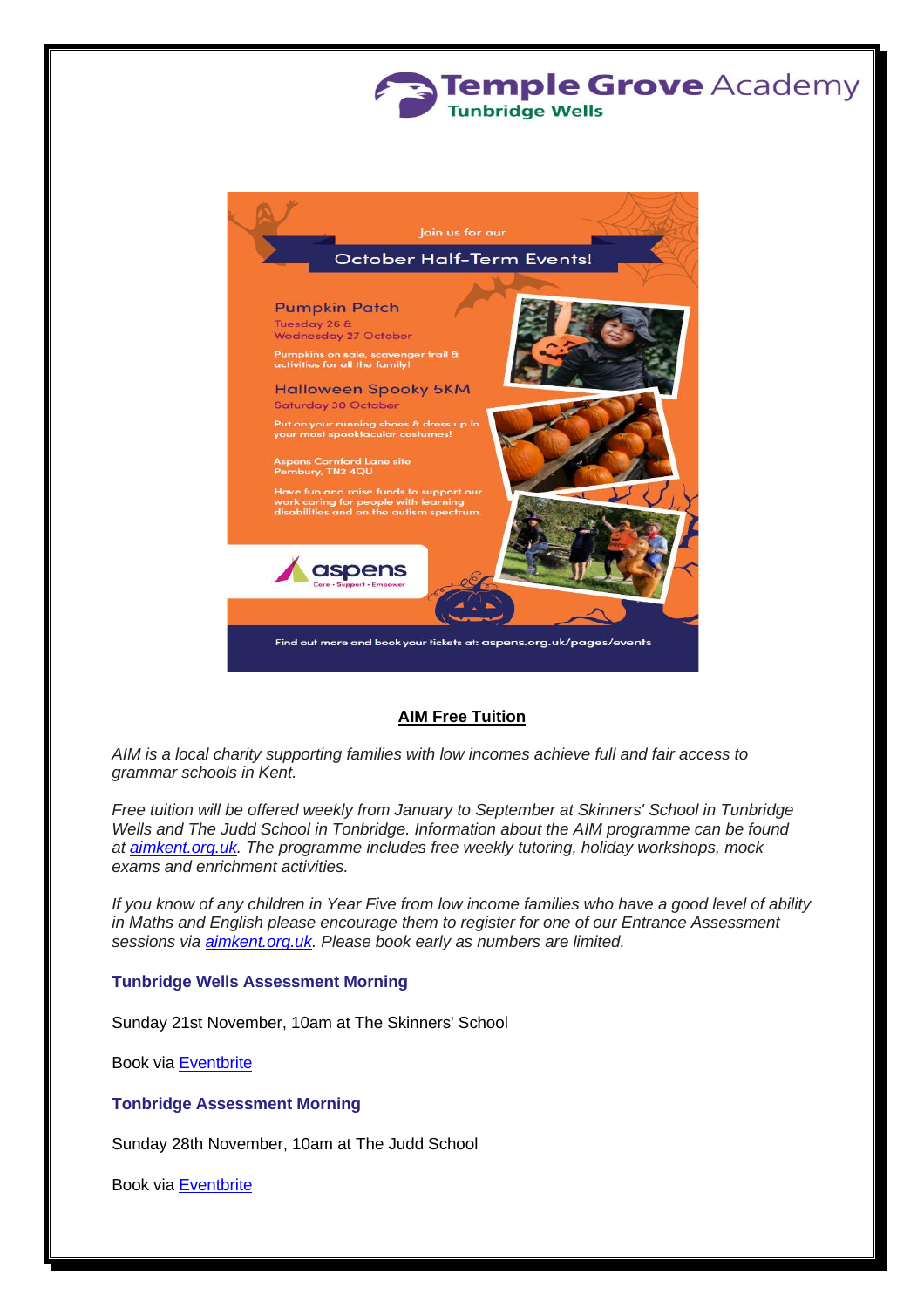## **Temple Grove Academy** Tunbridge Wells



![](_page_3_Picture_2.jpeg)

A message from the team at our local Cancer Research Store:

"To all involved at Temple Grove Acdedemy,

Your local Cancer Research would like to thank you for holding an own clothes day for us during our SU2C campaign.

The money you raised is 100% profit and will go straight into our life saving research.

All the best, kind wishes, Ray and the Tunbridge Wells Team."

See our Head Girl, Hollie, and Head Boy, Henley, with the money raised (left).